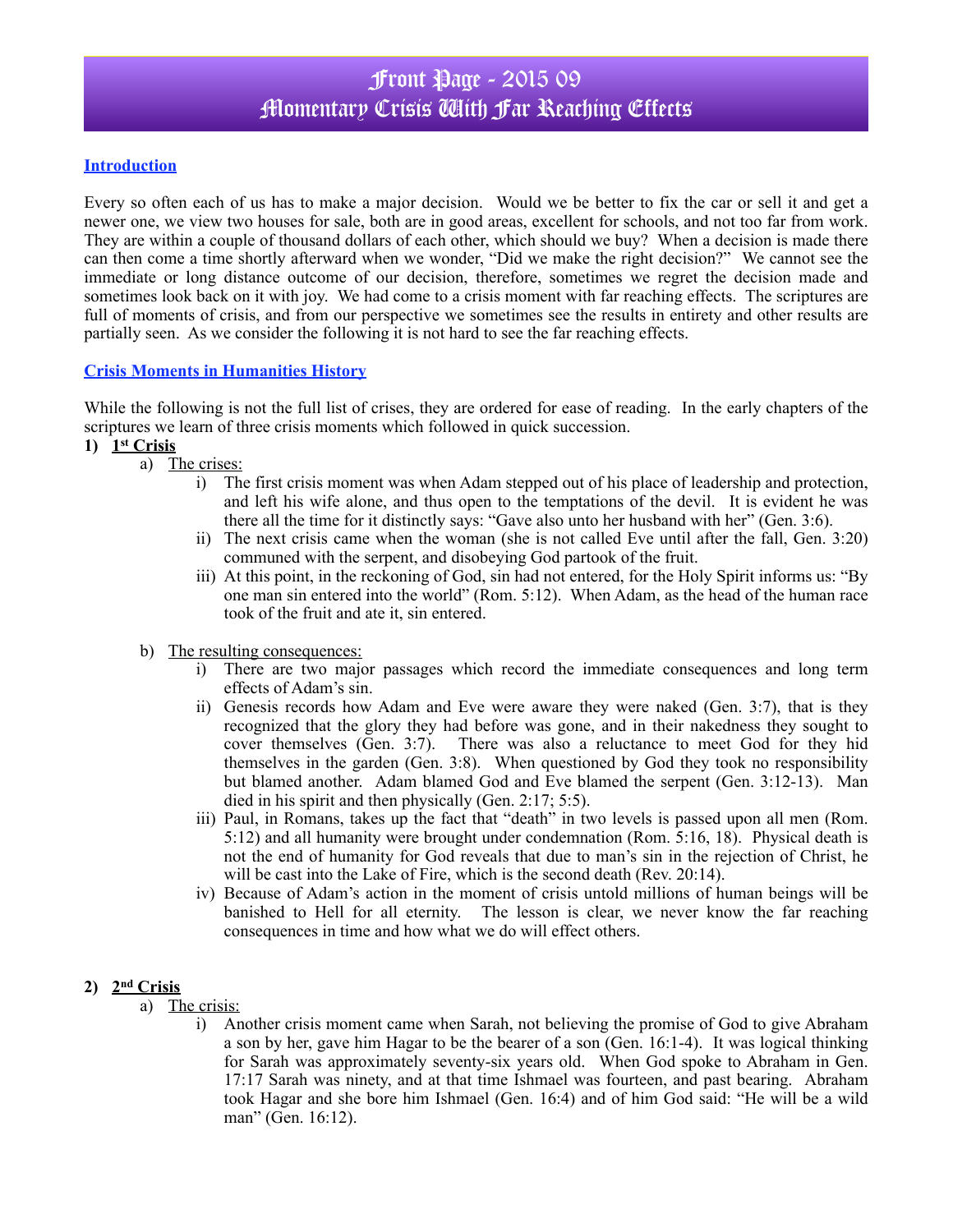# Front Page - 2015 09 Momentary Crisis With Far Reaching Effects

### b) The resulting consequence:

i) From the two sons of Abraham, Ishmael and Isaac, came two peoples, the Jews and the Arabs. When we consider the Middle East today it is easy to see the results of that decision by Sarah. The sons of Ishmael are in constant conflict with Israel, and it is futile for the leaders of the world to seek to bring about peace, irrespective of how many "peace signings" are made, for Ishmael's son's hands will be against every man. If only Sarah and Abraham could have seen the result of that momentary decision, it would never have been made.

### **3) The 3rd Crisis**

- a) The crisis:
	- i) This again concerns Abraham and rationale thinking. Abram had been told by God to go to a land which God would show him (Gen. 12:1). He was seventy-five years of age (Gen. 12:4) and he had great substance. Indeed, he got wealthier and wealthier (Gen. 12:16). While en route there was a famine in the land, and without a word from God, Abram went down into Egypt. That in itself was bad enough but what he told his wife to do was reprehensible. Repeatedly he told her to say she was his sister (Gen. 12:13; 20:2) to save his own life, even if it meant degrading Sarai.
- b) The resulting consequence:
	- i) The result of the specifically recorded times when Abram had Sarah tell lies resulted in the house of Pharaoh being sent a great plague (Gen. 12:17); the nation of Gerar being in danger of the judgment of God (Gen. 20:2, 4); shame and a lost testimony for Abram (Gen. 12:18-20); and Sarah being rebuked by Abimelech (Gen. 20:16).
	- ii) However, the going of Abram down into Egypt affected Lot for there came a point of time when the herdsmen were in conflict. Abram gave Lot a choice, and he also had much cattle. Following the footsteps of Uncle Abram he thought and judged rationally. He "lifted up his eyes, and beheld all the plain of Jordan . . . like the land of Egypt" (Gen. 13:10). How did he learn what Egypt was like? From where did he learn to act independently of God? He was following Abram who had left the example, and the younger man followed. What was the result? Lot lost his wife, sons, daughters-in-law, and ended life in a cave and his daughter committing incest with him (Gen. 19:30-36), and their offspring, the Moabites and Ammonites, were a source of trouble for Israel.

### **4) The 4th Crisis**

- a) The crisis:
	- i) The build up to the next crisis under consideration was when the Egyptian Princess walked by the banks of the Nile, and seeing the little ark in the bulrushes she sent her servant to fetch it. Then came the moment of crisis. She "saw the child: and, behold, the babe wept" (Ex. 2:5-6). What would her reaction be, obey Pharaoh's command and kill it, or let it live? At that precise moment the babe wept and she was moved with compassion. Then Miriam came forward and offered to get a nurse for the baby (Ex. 2:7).
- b) The resulting consequence:
	- i) Glorious is the reality that the compassion of an Egyptian Princess, due to the tears of the baby in all its weakness, in time spelt the destruction of the Egyptian army and the liberation of the children of Israel.
	- ii) Moses was trained in all the wisdom of the Egyptians (Acts 7:22), spent forty years on the desert (Ex. 7:7), and then was used by God to not only deliver the people of God, but to bring them through the waste howling wilderness (Deut. 32:10) to the edge of the promised land. That baby's tears and compassionate princess spelt the fall of the nations of Canaan and the fulfilling of the blessings of God on Israel. What a tragedy if Moses' parents had not seen that he was a goodly child (Ex. 2:2) and trusting God put him in the ark of bulrushes at the bank of the river.